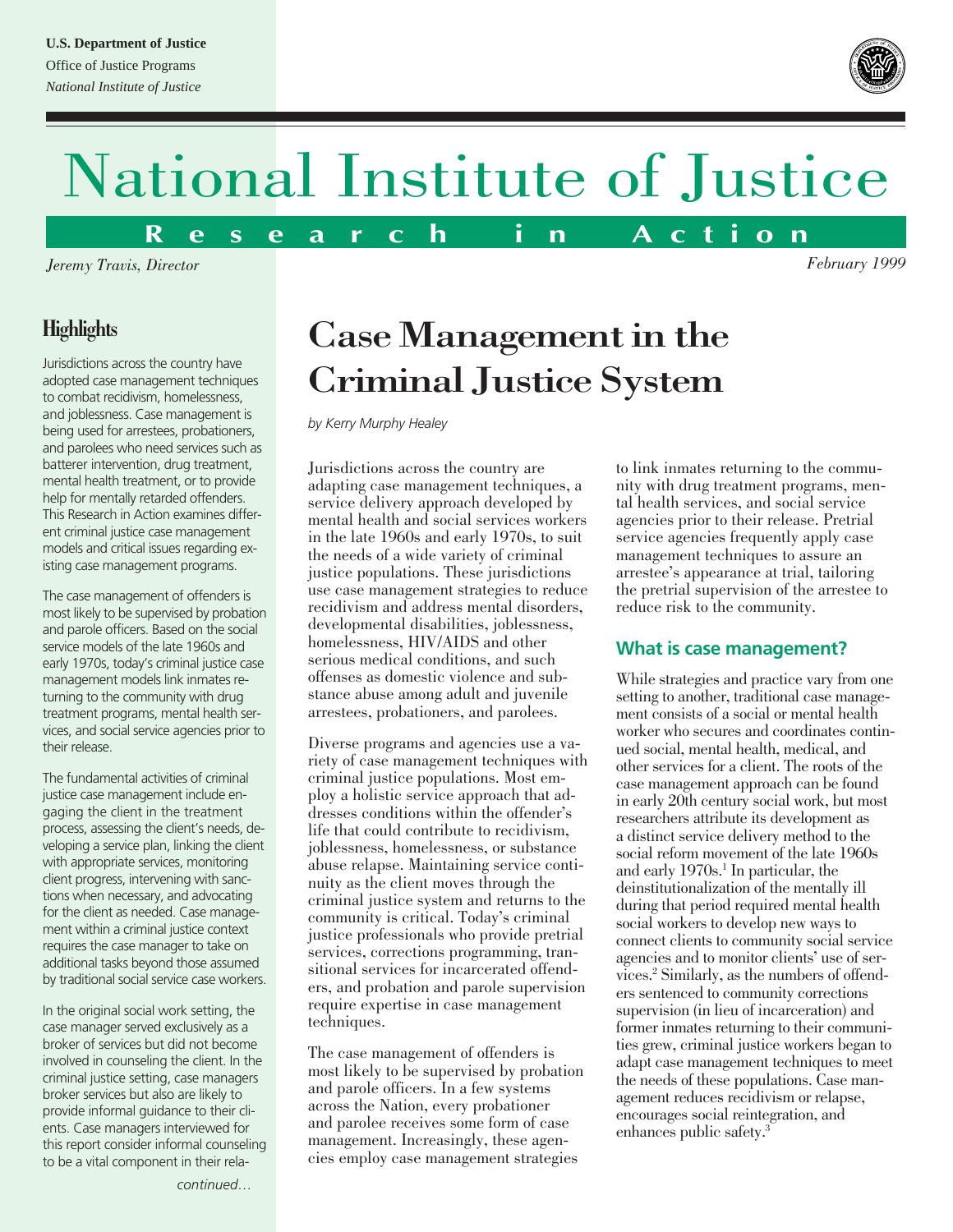### **Highlights** *continued…*

tionship with their clients. A number of correctional case management programs consciously blur the broker and treatment roles and emphasize the need for cross-training between case managers and mental health providers, substance abuse counselors, domestic violence program counselors, and other social service providers.

Practitioners consider effective offender monitoring and the use of graduated sanctions for offenders who fail to comply with service plans to be the keys to successful case management. Because two or more case managers may be employed to supervise an inmate's probation and progress through treatment, practitioners interviewed for this report said it is critical that philosophical differences are ironed out prior to the intervention. Expectations between, say, probation officials and drug treatment or mental health counselors must be fully aligned to ensure uninterrupted and successful treatment for the client.

The case management of offenders raises a number of challenges, including how to provide continuous service to inmates returning to the community, how to best use sanctions to maximize service participation while avoiding unnecessary incarceration, and how to measure program effectiveness. Uniquely in criminal justice case management, case managers must develop employment resources for offenders reentering the community; prepare offenders to find, qualify for, and retain employment; and help resolve difficult family problems.

While support for case management as a tool for use with criminal justice populations is strong among experts, administrators, program directors, and case managers themselves, several interviewed for this report said that poorly designed programs and overburdened case managers can severely undermine such a program's performance. Case management programs require clear lines of communication and cooperation between probation/parole and treatment staff. Failure to develop this rapport can result in increased paperwork, lack of managerial control of cases, and poor supervision of client progress through treatment and court-ordered sanctions.

### **Case management models**

Most current literature on mental health or social work case management has distilled the fundamental functions of the case manager into five sequential activities: (1) assessing the client's needs; (2) developing a service plan; (3) linking the client to appropriate services; (4) monitoring client progress; and (5) advocating for the client as needed.<sup>4</sup> The original social work case management model cast the case manager exclusively as a broker of services and precluded his or her involvement with the client as a counselor or treatment provider.

Two common models are "strengthbased" and "assertive" case management. Strength-based case management assesses the client's strengths and talents (with special emphasis on those strengths identified by the client) and builds on them in the treatment and service plan. This model emphasizes the case manager's unconditional positive regard for the client and assumes that clients "possess a psychological selfwisdom that can cause them to discover for themselves their inner strengths and resources" and "act on normative or socially acceptable choices."5 In a criminal justice setting, the supportive, positive regard displayed by case managers for their clients must be balanced with disapproval of the client's antisocial attitudes or behaviors.

Assertive case management involves delivering services aggressively to the client, rather than passively offering services in a centralized office setting.<sup>6</sup> Assertive case management may require case managers to seek out the client in his or her home, job, or community for meetings and counseling or to locate branch offices that provide services in the communities where clients reside.

Many programs combine or mix both case management models to maximize the impact on clients. Today, the "mixed model" of case management, where the case manager serves in a therapeutic capacity and brokers services, is more common than the pure "service broker" model.7 Case managers interviewed for

this report regard informal counseling to be a necessary component in their relationship with the client. A number of correctional case management programs recognize the need to blur the broker and treatment provider roles and emphasize the importance of cross-training between case managers and mental health providers, substance abuse counselors, batterer treatment program counselors, and other social service providers whose work they formally or informally augment.

The criminal justice case manager may function as a member of a team that creates and implements a service plan for an offender or as one of several case managers independently creating service plans for an offender. For example, a juvenile offender who is in the legal custody of a State department of social services may receive case management services from that department, as well as from a probation officer or a counselor in a correctional facility.

A team of case managers, each with a different responsibility, often coordinates service delivery and achievement of criminal justice goals for batterers on probation. A probation officer commonly acts as the batterer's primary services broker, court liaison, and monitor, while secondary case managers in domestic violence intervention and substance abuse programs provide counseling and treatment, as well as referrals to other social services. Case managers in intervention and treatment programs may also advocate on the batterer's behalf before the courts if their assessment of the client's progress or compliance differs from that of the probation officer.

The in-house sharing of clients is another common case management approach. Probation officers often share responsibilities to ensure that a client's case management services will continue uninterrupted if one officer must attend to other cases or is otherwise unavailable—on vacation, ill, on maternity leave, and so forth. Two or more officers must be familiar with the client to guarantee continuity of services if the primary case manager is absent.

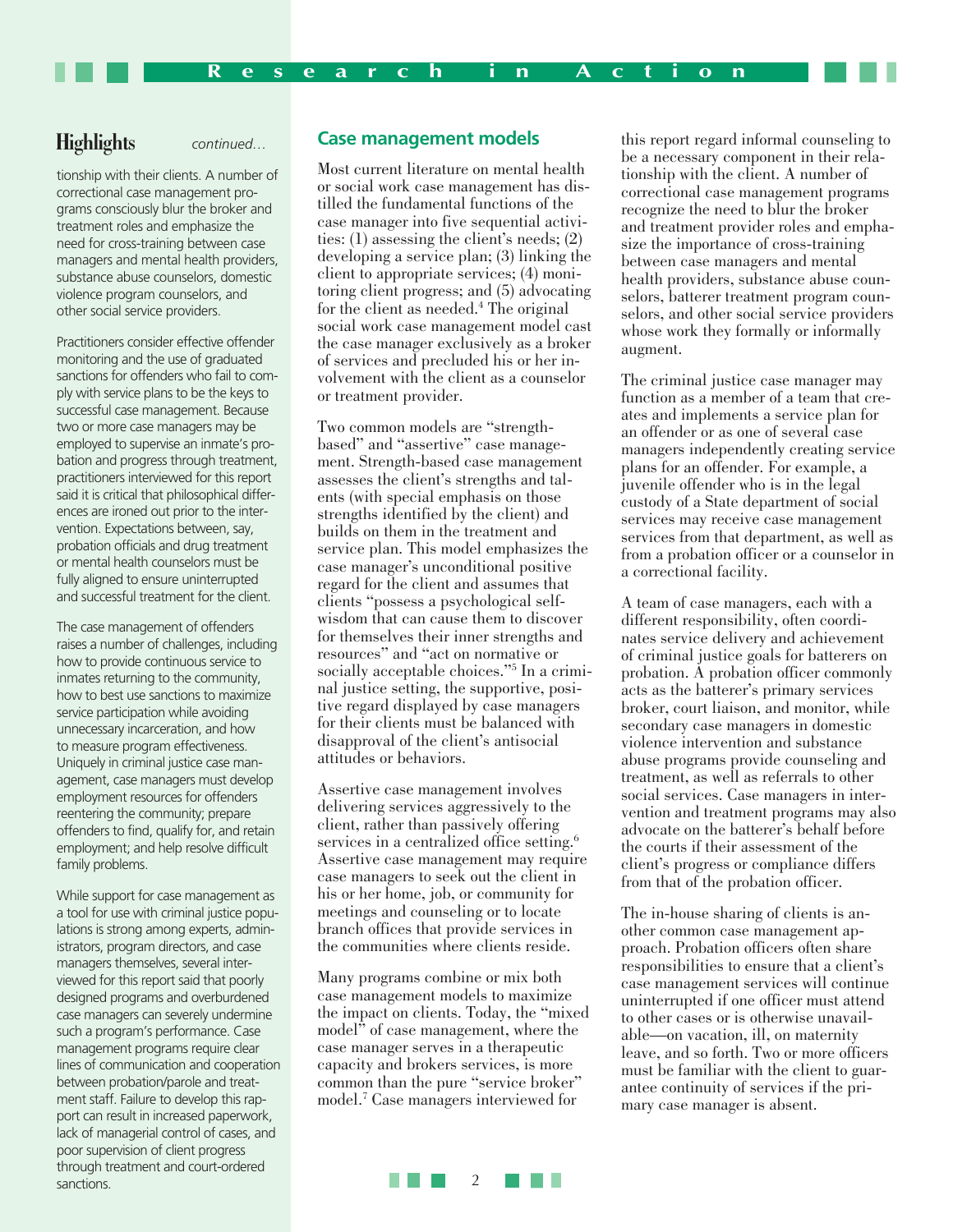Criminal justice case management requires the case manager to take on additional tasks that go beyond the traditional "service broker" model. Enos and Southern have proposed a criminal justice model that incorporates seven stages: intake, assessment, classification, referral, intervention, evaluation, and advocacy.8 The case management tasks described below frequently overlap, as opposed to being discrete and sequential.

**Intake.** This may involve crisis intervention, establishing a rapport with the client, providing orientation (such as information about how to comply with a treatment plan and to communicate with case managers and treatment providers), and a discussion about sanctions for failure to comply. Intake is best performed face-to-face, but may include printed or videotaped information.

**Assessment.** This phase usually involves interviews and history-taking and may include substance abuse evaluation or specialized psychological evaluation, home visits, and contacts with family members, employers, and other agencies with which the offender has been involved. When specialized assessments are needed, the case manager arranges for or approves the provider. In general, violent offenders (especially sex offenders and domestic batterers) require more careful evaluation than offenders who commit property crimes.<sup>9</sup>

**Classification.** Traditionally, offenders were classified by their amenability to treatment; those judged to be poor candidates for rehabilitation were incarcerated and received no services. In some jurisdictions, the "amenability to treatment" test has been replaced with a presumption that all offenders benefit from services, even those considered to be at highest risk for recidivism and those who are incarcerated. Classifications may be based on risk assessments derived from the offender's criminal history. More complicated cases may include the written assessments of mental health experts, social workers, or addiction special-

ists; the results of standard psychological evaluation tools, such as the Minnesota Multiphasic Personality Inventory; or empirically based prediction models. Based on classification, offenders may be assigned to particular units within institutional settings or offered specialized services.

**Referral.** This may take many forms, depending on the status and needs of the offender. Arrestees awaiting trial may be referred to halfway houses that provide more stable community ties, substance abuse treatment, behavior modification programs, and employment training and placement assistance. Inmates may be referred to in-house educational, job-training, or mental health programs. Inmates due for release may be referred to transitional service providers or linked with community-based services, such as substance abuse treatment or mental health counseling, to ensure continuity of services. Case managers refer offenders on probation or parole to community and government agencies that can assist with substance abuse or domestic violence problems and to obtain health care, housing, public assistance, mental health counseling, and assistance with developmental disabilities, HIV/AIDS, or other serious health problems.

**Intervention.** The case manager matches available resources and services to the offender's identified needs. The offender is responsible for cooperating with program requirements and changing his or her behavior.

**Monitoring.** Practitioners have identified the keys to successful case management as effective offender monitoring and graduated sanctions for offenders who fail to comply with service plans. Monitoring may incorporate graduated, court-ordered sanctions, such as more frequent court reviews, use of electronic surveillance devices, or short incarcerations to encourage offender cooperation with case management goals. Intensive monitoring may include frequent drug or alcohol testing, weekly (or even daily) phone or personal contact between the case

manager and the offender, and frequent communication with service providers to track the offender's compliance with court-ordered conditions or program requirements. The need for intensive offender monitoring should decrease over time—shifting from a highly structured intervention with extensive external controls on relapse or reoffense to a less structured monitoring system that places greater emphasis on personal responsibility and, eventually, a return of all control and responsibility for avoiding relapse or recidivism to the offender.

**Evaluation.** The case manager must determine if the client has received the services outlined in the case management plan and whether that client has benefited from those services. The most significant indicator of successful case management for criminal justice clients is recidivism. Case managers also may use other measures of behavioral change to gauge response to the intervention: data provided by the offender; urine drug screening; program attendance and compliance reports; and information from victims, family members, employers, or other agencies. Evaluations of case management programs should consider such factors as overall efficiency of service delivery, cost effectiveness, and any systemic obstacles to service delivery. While case managers are unlikely to evaluate programs, they may assist with data collection. Administrators should share evaluation results with staff and adjust procedures as needed.

**Advocacy.** Several types of advocacy are required of case managers in a criminal justice setting. The case manager may testify or make recommendations in court on the client's behalf, negotiate pro bono services for clients, or secure priority placements at programs with waiting lists. The case manager also may mediate difficult situations for the offender, such as arranging visitation with children who are no longer in the client's custody. The case manager must review obstructive bureaucratic practices and community conditions. For example,

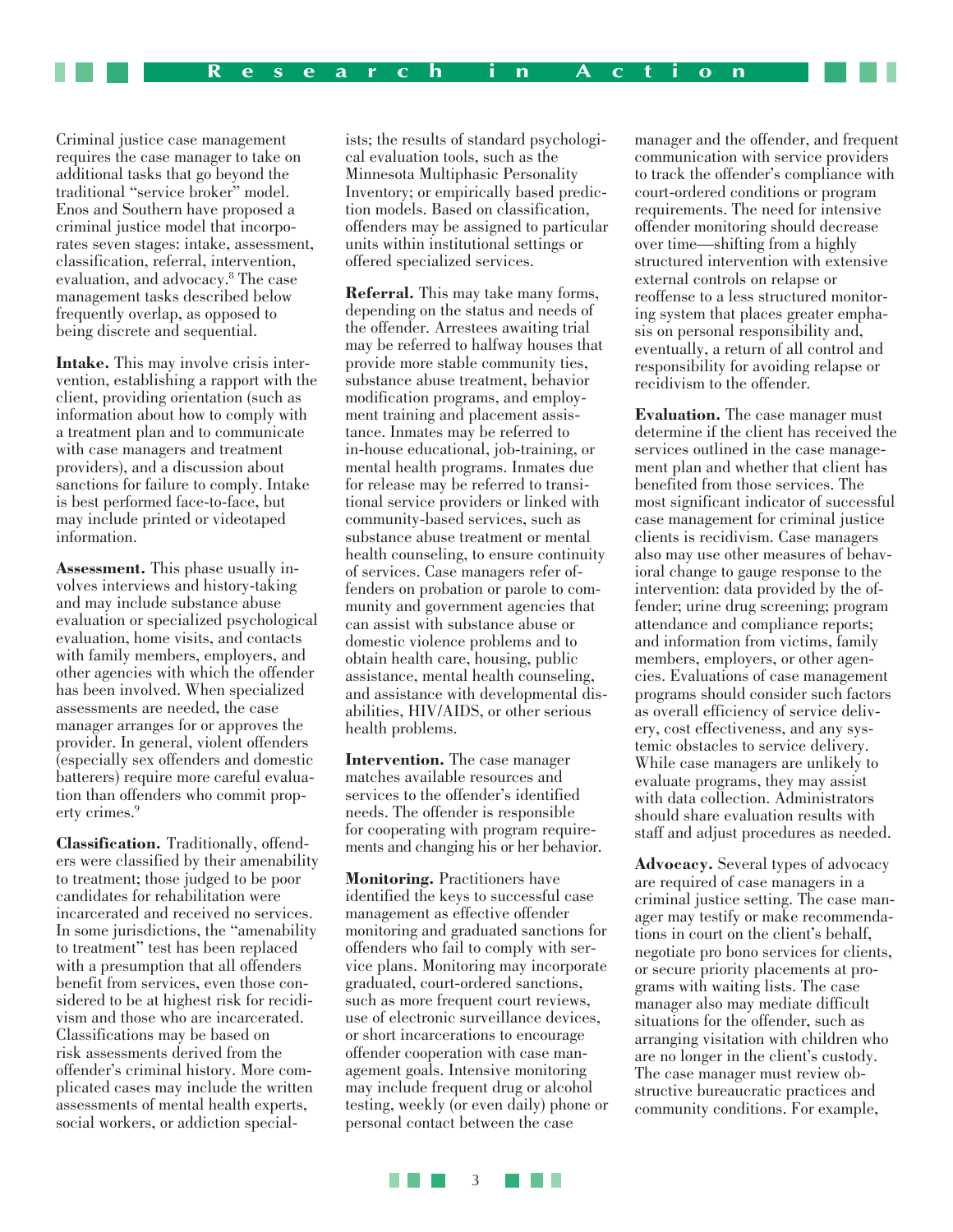case managers and their supervisors interpret individual and program outcomes and use the information to advocate change and refinement within the criminal justice system. Criminal justice case managers may propose solutions, such as interagency working groups or task forces that work outside their departmental jurisdiction, to address systemic obstacles. Finally, case managers may identify community conditions or parole or probation procedures that contribute to crime or recidivism. They may advocate for changes in law or policy that support their work with offenders. For example, one probation official noted that the majority of drunk drivers under his department's supervision were arrested after attending evening "happy hours" at bars. This officer successfully lobbied the State legislature for legislation banning happy hours, a law that subsequently reduced drunken driving arrests.

### **Criminal justice case management in action**

Because criminal justice populations are so diverse, case management programs must be diverse. One author and evaluator observed the following:

As might be expected with any new practice form, the nature of case management is unclear. . . . A comparison of settings that [claim] to use case management reveals diversity rather than uniformity. Patterns of case management that are similar, however, seem to be associated with settings that serve similar client populations (mental health, child welfare, physical disabilities).<sup>10</sup>

Research shows that similarities between programs develop to reflect the specific population they serve: drug-addicted offenders, mentally ill offenders, offenders with mental disabilities, and so forth.

**One offender, many case managers.** Differences in practice are revealed when coordinating the efforts of two or more case managers. As mentioned

above, a number of programs described in this report use two case managers or, more likely, a team of case managers—for each client. One case manager, housed at a substance abuse treatment facility, might coordinate all aspects of drug treatment, education, and social services, while another case manager might be a transitional services worker from the corrections department or a probation officer who helps the offender secure transitional housing, employment, or health care insurance and monitors client compliance with the terms of probation or parole. One program director observed that in his jurisdiction it was useful to have a mental health/mental retardation counselor and a probation officer—whose roles as case managers were "fluid"—provide case management to mentally ill and retarded offenders. According to the director, "Both provide services. There can be no division in the ranks, no separation of roles. A division upsets the clients. The probation officer cannot always be the 'bad' guy."11

By contrast, a formal division of roles between supervision and rehabilitation services is maintained in a Quincy (Massachusetts) District Court program that provides intensive case management to batterers. Probation officers closely monitor probationers' attendance at a domestic violence program and often require that the probationers make daily phone or face-to-face contact with the supervising officer, undergo weekly random drug or alcohol screening, and attend substance abuse programs where indicated. They also advocate for victims. Counselors in the batterers' and substance abuse programs provide rehabilitative services to offenders.

**Where should the case manager be located?** Case management services are largely defined by the setting in which they are delivered. In Pima County, Arizona, probation officers and drug treatment counselors shared office space at a drug treatment facility (see sidebar "The Pima County, Arizona, experiment"). Don Stiles, chief adult

probation officer for the Superior Court in Pima County, praises the cooperation that developed between his officers and the treatment staff due to the increased personal contact. "Communication worked 10 times better with people in the same building. Probation officers knew immediately if someone missed treatment. We had better attendance and better results."

Other program administrators were similarly enthusiastic about case management programs that operate within the communities where the clients live.12 Assertive case management is easier for both the case manager and the client when the program is based in a client's neighborhood, rather than at the probation or social services department's location.

One advocate for the victims of batterers on probation emphasizes the importance of service location. Although she considers victim outreach and advocacy to be a critical component of the case management of batterers on probation, she declines to provide services to victims if secure office space remote from the probation office is not available. "It is not responsible to ask victims to come in for services if they might meet their batterer in the hall or elevator," said the advocate.

Other criminal justice case managers are being trained to assist mental health and substance abuse counselors with onsite treatment and therapy in institutional settings. In the Alexandria (Virginia) jail, case management teams composed of jail officials and representatives of the local mental health authority coordinate treatment for inmates in an onsite unit administered primarily by jail employees (see sidebar "Linking inmates with local resources: Alexandria jail's Critical Care Mental Health and Sober Living Units").

The Federal Bureau of Prisons (BOP) organized a pilot program to provide substance abuse treatment at six BOP halfway houses around the country. This arrangement removes the need for

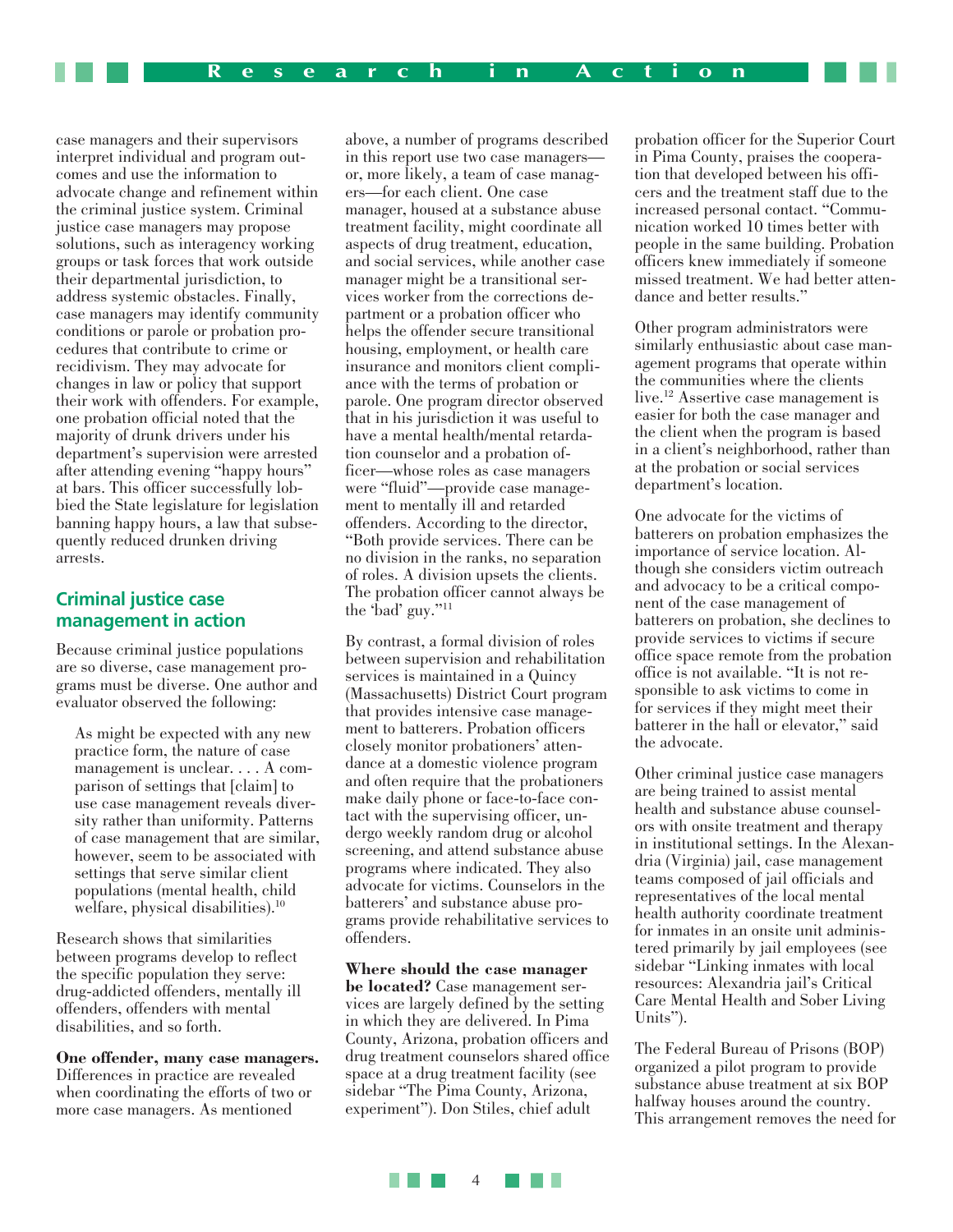dual case managers for offenders in treatment.

### **Automated case management systems.**

A number of software developers now offer systems designed to assist pretrial service providers, courts, and probation and parole officers with case management recordkeeping. Discipline-specific features offered by software systems include tracking basic case management information (including workload analysis and scheduling); managing fines or restitution; managing warrants; maintaining drug-testing, juvenile, and adult records; managing electronic surveillance; collecting data for research and statistics; and generating notification letters.13

System costs vary widely according to the sophistication of the services offered. One basic automated system that helps coordinate the case manager's workload by tracking offenders' obligations, victims, comments, aliases, actions, special good time, and payments—and also generates automatic reports that tell the case managers what specific actions must be taken when—costs as little as \$700. Another system that provides "an integrated, comprehensive solution to the information needs" of sheriffs, clerks, judges, court administrators, prosecutors, and probation officers ranges in price from \$7,500 to \$150,000.14

### **Issues in criminal justice case management**

The case management of offenders raises a number of difficult issues, including how to provide continuous services to inmates returning to the community, how to use sanctions to maximize service participation while avoiding unnecessary incarceration, and how to measure program effectiveness. Aside from these structural issues, criminal justice case managers face a number of unique challenges, such as sustaining consistent levels of service while the offender passes through the criminal justice system and back to the community; developing employment resources for offend-

ers reentering the community; preparing offenders to find, qualify for, and retain employment; and helping to resolve such thorny problems as family reunification and the substance abuse problems of other family members.15

### **Providing continuity of services.**

While the challenge of maintaining service and staff levels as an offender moves through the criminal justice system and back into the community is similar to that facing other social service providers who must track clients moving through hospitals, schools, and jobs, criminal justice case managers must not only track but also anticipate and prepare for each client move to minimize the likelihood of recidivism and the risk to society. The BOP and some local correctional systems piggyback inmate and community corrections treatment contracts onto those already held by the local probation authority, providing offenders with access to the same services upon their release from prison. When it is impossible to use the same service provider,

some parole officers seek to create a sense of continuity by referring offenders to a treatment program that is philosophically similar to the one in which the offender participated while incarcerated. Other institutions offer transitional services for soon-to-be released inmates that link them with service providers in the community before release, including scheduling intake appointments as soon after release as possible.

Successfully reintegrating mentally disordered inmates and probationers into the community is very challenging. In 1989, the New York State Office of Mental Health (OMH) first funded private mental health contractors who helped parolees with mental disorders qualify for supplementary security income (SSI), social security disability income (SSDI), food stamps, and Medicaid. The funding was to assure that the parolee—with the assistance of the private contractor would qualify for income and services from other State and Federal agencies

### **The Pima County, Arizona, experimenta**

he Amity Project, a collaboration between Amity, Inc., and the Pima County Department of Probation, was funded in 1990 by the Center for Substance Abuse Treatment of the U.S. Department of Health and Human Services to target offenders who were at high risk of probation revocation due to substance abuse. Racial and ethnic minorities, as well as younger offenders, were included in the program, which incorporated key elements of a therapeutic community into a day-and-evening program.

The program design incorporated escalating sanctions, including urine screens and varying supervision levels, case management (assessment and support), educational or vocational training, family support and counseling, health services coordination, intensive aftercare, and a community-based site housing both probation officers and treatment staff.

After 2 years, drug use relapses were reduced and probationer employment increased. Across the program, positive urine tests decreased by more than 50 percent in the first year, and the employment component was so successful that the project developed night and weekend services to accommodate employed offenders. Despite these promising results, the program was terminated due to lack of funding.



a. Information in this section is from the following sources: a January 1996 telephone interview with Don Stiles, chief adult probation officer for the Superior Court in Pima County, Arizona; Stiles, Don R., and Rod Mullen, "Smart Sanctions: Treatment Center, Probation Collaborate to Improve Treatment and Supervision Results," *Executive Exchange,* National Association of Probation Executives, Fall 1993: 1–8; Adult Probation Department, Arizona Superior Court, Pima County, *Annual Report,* 1994; and Adult Probation Department, Arizona Superior Court, Pima County, *Annual Report,* 1995.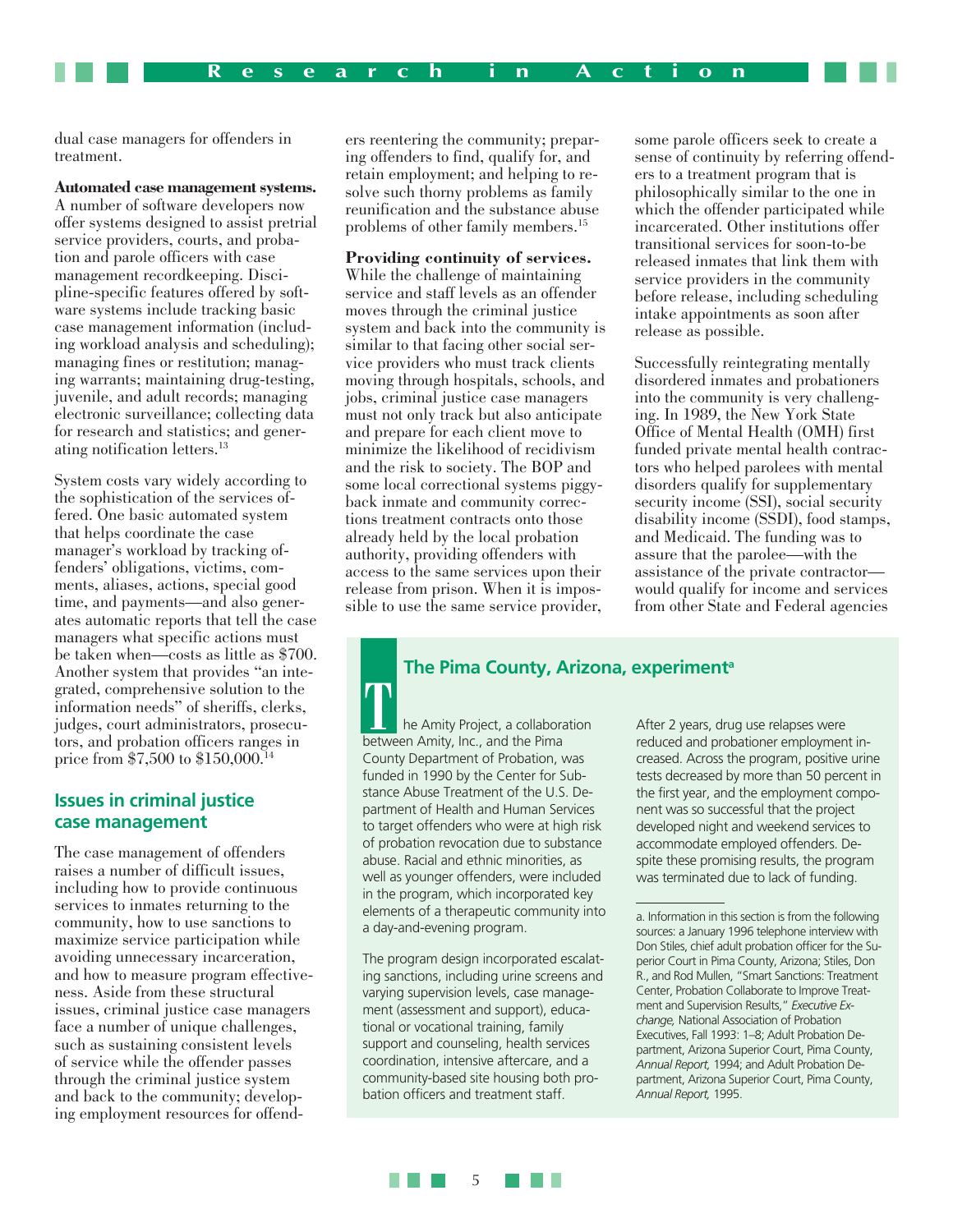# **Linking inmates with local resources: Alexandria jail's Critical Care Mental Health and Sober Living Units<sup>a</sup><br>
Ince 1983, the city jail in Alexan-<br>
<b>Santia** Virginia, has partnered with the ser-<br> **Santia** Virginia, has partnered with the ser-

ince 1983, the city jail in Alexandria, Virginia, has partnered with the Alexandria Department of Mental Health, Mental Retardation, and Substance Abuse (hereafter, the department) to provide services to inmates. The idea behind the cooperative effort is that jail presents an opportunity to link inmates with treatment and social services before they return to the community. The collaboration, which began with a part-time health worker assigned to work inside the jail, has grown to include two in-house programs—one for mentally ill inmates and another for substance abusers. Both programs use case management techniques that replicate community-based, intensive residential programs.

The Critical Care Mental Health Unit and the Sober Living Units (which have 10 beds for female inmates and 29 for male inmates) are staffed jointly. The department contributes 7.5 full-time staff members to the effort, and the jail adds 4 trained intake staff; a full-time, special management sergeant; and 2 case managers who specialize in aftercare placement for the Sober Living Units. The department provides case management services for the inmates, as well as any necessary training and research support. Of the department employees, five are assigned to the Critical Care Mental Health Unit (two clinical social workers and three psychological counselors), and five are assigned to the Sober Living Units (one for female inmates and one for male inmates). Trained jail staff, designated as "special management deputies" and "unit counselors," augment the work of the mental health counselors. Trained jail staff are responsible for initial treatment, and only the most serious cases are referred to the mental health department counselors.

Case management for mentally ill offenders includes regular case review by a behavior management team, which

geant), classification personnel, and clinicians (both mental health and medical) who develop a treatment plan integrating the needs of the inmate and the institution. Approximately 20 percent of the jail's inmates receive some form of mental health services from the unit.

The Sober Living Units were established in 1987 in response to the increasing number of drug offenders among the jail population. The units provide 90-day intensive residential substance abuse treatment in preparation for return to the community. Treatment includes educational programs and both individual and group therapy. The Sober Living Units and the Critical Mental Health Unit link inmates to community social and health services while they are in jail. Inmates are expected to continue the relationship with their case manager upon release from jail.

Staff research indicated that 85 percent of mental health referrals also had substance abuse problems. Therefore, in 1990, a full-time substance abuse counselor was added to the mental health unit to assist with dually diagnosed inmates.

a. The information for this section is from the following sources: a January 1996 telephone interview with Bob Gimblette, Alexandria (Virginia) Department of Mental Health, Mental Retardation, and Substance Abuse; Fortin, Connie, "Jail Provides Mental Health and Substance Abuse Services," *Corrections Today*, 55 (6) (1993): 104–107; Office of the Sheriff, *Treating the Community's Mentally Ill: A Collaborative Approach to Jail Mental Health Services*, City of Alexandria, Virginia, Department of Mental Health, Mental Retardation, and Substance Abuse, July 1994, unpublished manual; and Office of the Sheriff, *Jail Mental Health Services: A Training Manual for Deputy Sheriffs and Correctional Staff,* City of Alexandria, Virginia, Department of Mental Health, Mental Retardation, and Substance Abuse, February 1994, unpublished manual.

by the time OMH support payments ceased.16 The Maricopa County (Arizona) Adult Probation Department uses the Transitional Living Center (TLC), a probation-operated residential psychiatric program for offenders with serious mental illness, to bridge the critical span between release from custody and independent living in the community. The length of stay is determined by the time it takes to link clients to community-based mental health and support services; the average stay at TLC is  $60 \text{ days.}^{17}$ 

**Sanctions as a case management tool.** Case management with criminal justice populations is also different from case management in other contexts because compliance with substance abuse treatment or other provisions of the offender's service plan may be a condition of probation/parole or part of a court-ordered diversion program for mentally disordered, developmentally disabled, or pregnant drug-abusing offenders. Some commentators have suggested that, at the very least, compulsory substance abuse treatment generally results in higher rates of retention in treatment and is associated with better outcomes.<sup>18</sup> Some of the programs described in this report make aggressive use of sanctions and intensive supervision to promote the goals of the service plan; others operate without legal coercion. Literature concerning the use of sanctions as a case management tool emphasizes the need for graduated sanctions and less rigid enforcement with mentally disordered or developmentally disabled offenders, who are more likely to have difficulty complying with treatment goals or the conditions of their release.

Probation and parole officers and service providers must be frank concerning the criminal justice case manager's enforcement policy. Service providers and case managers interviewed for this report expressed frustration over the use of sanctions. Some probation and parole officers suspect that substance abuse treatment program staff are lax in reporting violations because they either may be tolerant of some degree

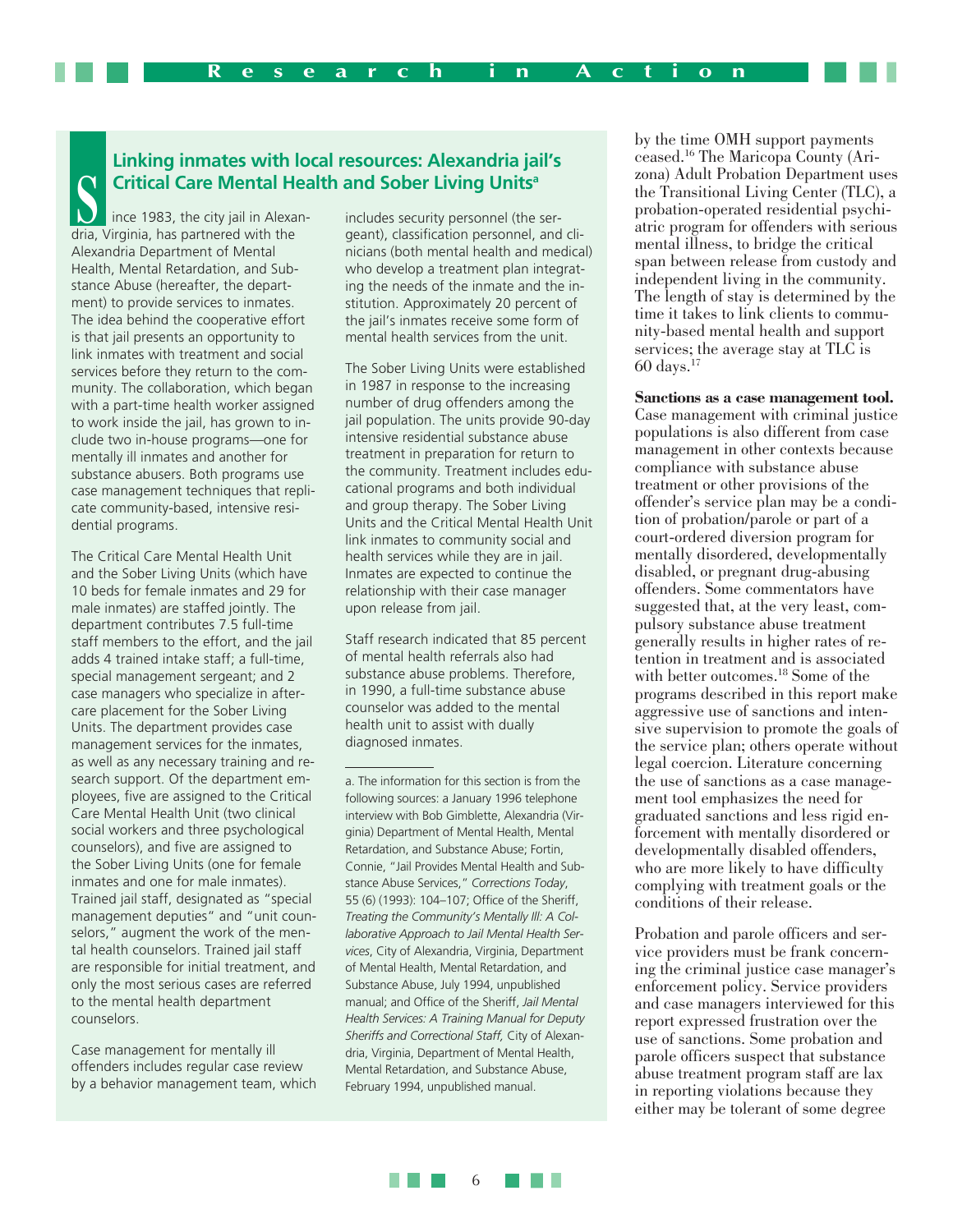of relapse or have no desire to report client failure and thus risk losing program income. Conversely, therapists and substance abuse treatment providers expressed concerns that probation policies often are relatively inflexible concerning relapse, which is unrealistic. By contrast, batterer treatment program counselors in some jurisdictions expressed concern that probation violations concerning domestic violence are not taken seriously by the courts, and, as a result, sanctions are rare or inadequate.

In other jurisdictions, sanctions are used successfully as a case management tool. For example, in jurisdictions where batterer treatment program providers and probation officers meet regularly to discuss case management issues, a clear policy concerning the use of sanctions has developed and no conflict arises about the overusage or underusage of sanctions. The drug court model, which is employed in a number of jurisdictions nationally, positions the judge as case manager and uses strict, court-based monitoring and an array of graduated sanctions to motivate the offender to comply with court-ordered treatment goals.19

### **Case management evaluations.**

Questions concerning the case manager's expectations and attitudes and even the "tone" of the program setting and how these factors affect outcomes resonate throughout case management evaluation literature and were a focus of several interviews for this report. In his evaluation of the Assertive Community Treatment Program, James Inciardi writes the following:

To a large extent, research on case management is research on case managers, since it is often difficult to separate the two. Although there are different philosophies and techniques to case management, most agencies appear to expect a fair amount of conformity among managers. Therefore, the role of the case manager may be crucial to understanding the varied impact of treatment programs on clients. How do staff members facilitate the therapeutic process? Does staff effectiveness vary by training, philosophy, personality, case load, or charisma? Although impact and outcome analysis will answer some of these questions, it is also necessary to probe their qualitative aspects as well. $^{20}$ 

Shelli Rossman of the Urban Institute observes that evaluations of pilot programs are inevitably affected by the quality of case management being provided—not just by the type and number of service linkages offered—and that there is "an extraordinary variation in what masquerades as case management."21 She points to the fact that some case managers have backgrounds in social work, others in mental health, and others have no special qualifications whatsoever. Clinical psychologist Matthew Ferrara calls for the creation of an academic specialty to train criminal justice case managers working in the field of mental health.<sup>22</sup> Another evaluator echoes Rossman's concerns, predicting that one program would be likely to produce better results than its structurally identical sister programs because "the staff got their act together earlier and better than at the other sites."23

### **Which offenders need case management?**

Enos and Southern identify six classes of offenders whom they consider best suited for case management focusing on behavioral change: juvenile delinquents; offenders with impulse control disorders (kleptomania, pyromania); offenders with specific personality disorders (especially antisocial); substance abusers; all sex offenders; and offenders who experience problems in personal relationships that affect their ability to function at work, as parents, in the family, or in society.24

These broad classifications cover virtually all offenders. At present, the criminal justice populations who most commonly receive case management services are substance abusers, mentally disordered or developmentally

disabled offenders, probationers, and inmates and parolees needing transitional services to help them reintegrate with their community.

**Substance-abusing offenders.** The majority of the criminal justice populations discussed here receive case management services related to substance abuse treatment. Researchers and evaluators have attempted to assess the effect of case management on substance use, risky needle use, and sexual practices contributing to both HIV infection and recidivism in criminal justice populations. Existing studies are cautiously optimistic regarding effects on substance use and recidivism but less encouraging with regard to risky HIV-associated behaviors.25 Many factors contribute to the tentative tone struck by researchers in the early studies; probably the most important of these was the widely varying quality of case management services provided to offenders and the evaluators' inability to gauge the long-term impact. Nonetheless, individual programs report significant cost savings compared with incarceration, less recidivism, and longer time until rearrest. South Carolina's "Stayin' Straight" program, a day reporting center with an intensive substance abuse treatment component, cost \$3.65 per day per probationer to administer (versus \$32 per day for incarceration), reduced rearrest by 20 percent after 22 months, and delayed the average time until rearrest by 137 days compared with program dropouts.

**Mentally disordered and developmentally disabled offenders.** Some of the most promising programs work with mentally disordered or developmentally disabled offenders—the type of client for whom case management has a proven track record in other settings (see sidebar "Case management of mentally disordered or developmentally disabled offenders"). These programs generally use trained personnel and follow traditional mental health case management models. Project Action,26 an intensive case management program for mentally ill offenders in Houston, Texas, boasted a 5 percent

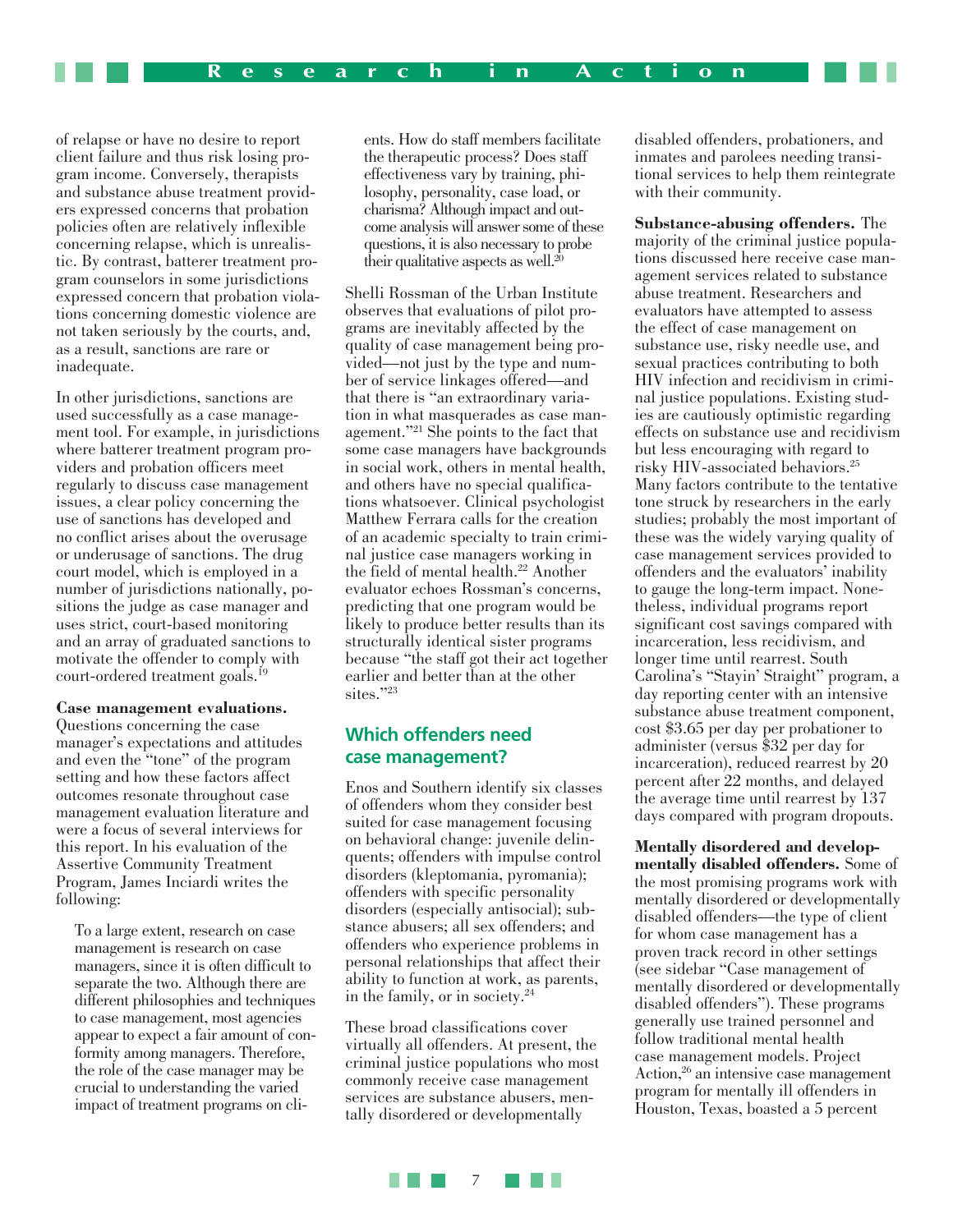recidivism rate for program participants versus a 64 percent rate for offenders on regular release.27 Project CHANCE28 (Case management/ Habilitation/Advocacy/Networking/ Coordinating council/Education and training), a program run by the Association of Retarded Citizens and funded by the Texas Council on Offenders with Mental Impairments, reported equally promising results. The program aimed to reduce recidivism rates through intensive case management. Project CHANCE served

both adult and juvenile offenders and accepted referrals from both pretrial services and correctional institutions. The project, which operated for 7 years, helped developmentally disabled offenders understand their legal rights and responsibilities, make informed decisions, set goals (such as ceasing substance abuse or achieving independent living), and identify the resources necessary to achieve those goals. Project CHANCE also coordinated the transfer of services for developmentally disabled offenders to the

local mental health or mental retardation authority and ensured that services were not discontinued or duplicated. The program boasted an 11 percent recidivism rate for participants, compared with nearly 60 percent for comparable groups. The program was cost effective: Services for incarcerated mentally retarded offenders cost the local authorities between \$30,000 and \$45,000 per person annually, versus \$9,000 for Project CHANCE case management. Even if special services for develop-

### **Case management of mentally disordered or developmentally disabled offenders: Lancaster County, Pennsylvania, Office of Special Offender Servicesa**

he Lancaster County, Pennsylvania, **Consider County, Penn:**<br> **The Lancaster County, Pennsylvania**<br> **Office of Special Offender Services directs** four programs that use case management to target mentally retarded offenders, nonviolent mentally disordered offenders, mentally retarded juvenile offenders, and at-risk juveniles in special education. Two factors contribute to the success of the programs, says Director Wayne Geltz. First, the Office of Special Offender Services is the bureaucratic equal of both the local social services and probation departments. As an equal, it is better able to command cooperation from those agencies and to request funding from the county. Second, criminal justice sanctions encourage offenders to use services offered by his department. "You need the enforcement package to go along with the social services," he says.

Established in 1981 jointly by the Lancaster County Court of Common Pleas (Probation/Parole) and the Lancaster County Office of Mental Health and Retardation, the Office of Special Offenders Services provides intensive probation/parole and case management services to mentally retarded adults. In the Adult Offenders with Mental Retardation Program, probation officers and case managers work together to define client functional levels and case management goals. Intensive supervision and counseling (provided by the case manager) help the offender develop self-esteem and confidence; build decisionmaking, social, and independent

living skills; and obtain employment. After successfully completing probation, offenders in the program are linked with the county's main mental health/mental retardation department for continued case management. Contact between offenders and case managers may continue as needed.

Mentally disordered probationers who have committed nonviolent crimes and have been diagnosed with certain psychological conditions (schizophrenia, bipolar disorder, delusional [paranoid] disorders, major depression, and anxiety disorders) are eligible to participate in the Offenders with Mental Illness Program. Case management services vary in intensity (depending on the needs of the client) but may include daily or weekly monitoring, medication monitoring, day programming, employment counseling, vocational testing, job placement, and family and personal counseling. The program attempts to limit incarceration and hospitalization for nonviolent offenders, to assist in the successful completion of probation, and to reduce recidivism.

The Juvenile Division of the Office of Special Offender Services addresses the needs of developmentally disabled juvenile offenders who might otherwise fall through the cracks of the juvenile justice system. A specially trained team of probation officers and case workers assists this population. The program, which is partially funded by the Pennsylvania Juvenile Court Judges, works to reduce recidivism and the cost of place-

ment by providing the juveniles with the skills necessary to live independently or with their family, obey the law, and function in the community. Case management for juveniles includes intensive supervision (daily meetings until they are stabilized, then several meetings a week); meetings with the family, school officials, and employer; and an intensive educational program that covers drug and alcohol issues, legal rights and responsibilities, money management, social skills, recreational activities (as a reward for program compliance), and other training related to daily living skills. Juveniles spend an average of 9 to 12 months in the program.

Office of Special Offender Services case managers and a probation officer teach a school truancy prevention program targeted at mainstreamed developmentally disabled juveniles who may not adequately understand the law or the criminal justice system. The 3-hour program focuses on community behavioral standards, personal responsibility, decision-making, and the consequences of breaking the law. The educational program is presented two mornings and two afternoons per week.



a. Information in this section is from a January 1996 telephone interview with Wayne Geltz, Director, Office of Special Offender Services, Lancaster County, Pennsylvania, and printed program information provided by that office.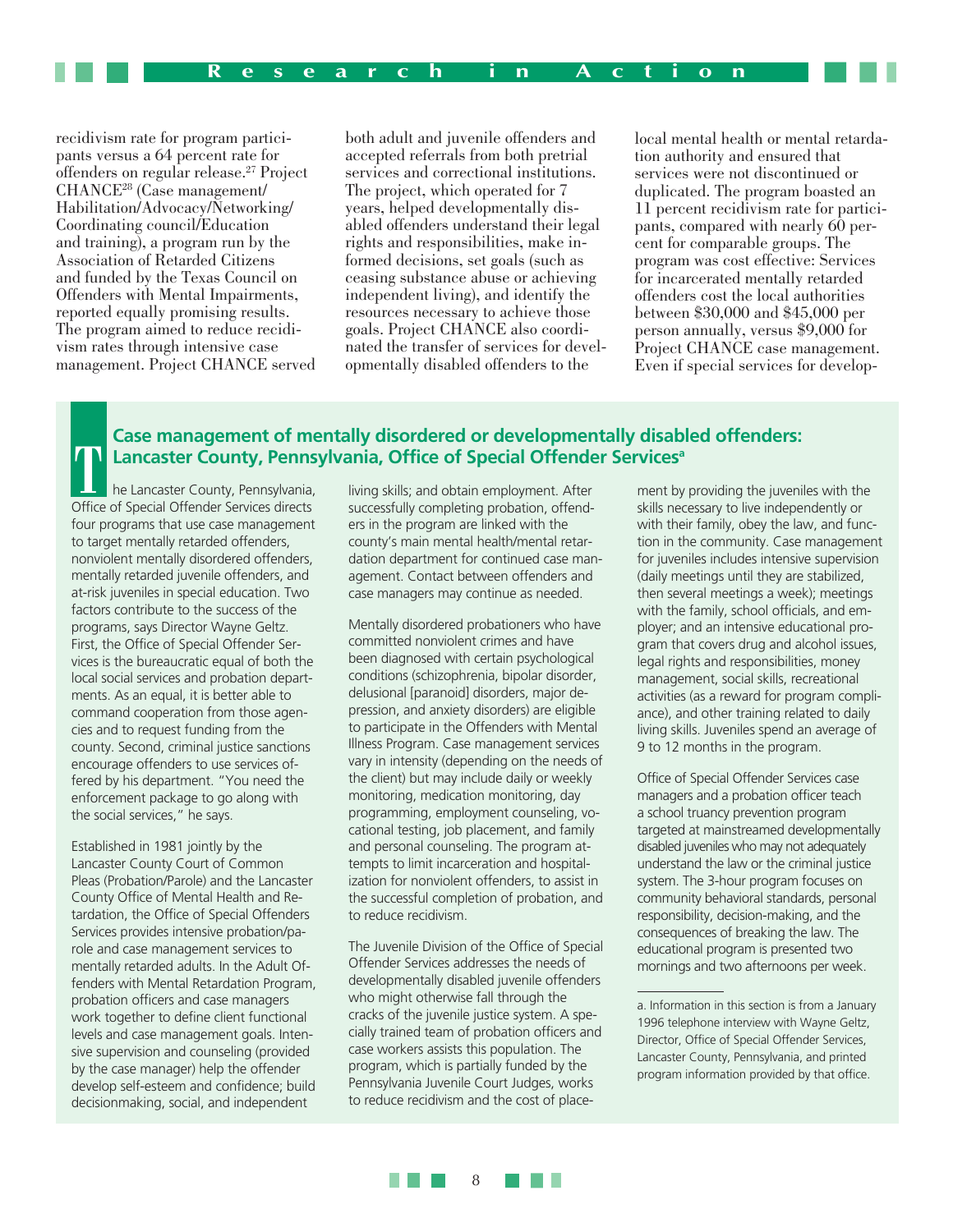mentally disabled inmates were not included, Project CHANCE case management costs \$32 per day per inmate, compared with \$56 per day for county jail incarceration.

**Probationers.** Both Federal and local probation directors contacted for this report were enthusiastic about probationers receiving case management services and praised the effectiveness of such services with high-risk clients. Don Stiles, chief adult probation officer for the Superior Court in Pima County, when asked for a definition of case management, stated, "That is it. That is what we do here every day. You have just described our probation department."29 According to Stiles, the Pima County Probation Department currently uses its Specialized Offenders Case Loads Division to provide case management targeting mentally ill, mentally retarded, and substanceabusing offenders and sex offenders.

Loren Buddress, Federal chief probation officer for the Northern District of California, reports that he has 70 officers "doing case management" and 15 providing specialized case management services, such as mental health counseling, drug treatment, housing and employment assistance, treatment for batterers, and a cognitive-behavior course for female embezzlers.30 Oregon has undertaken a variety of case management-style programs to provide drug treatment, cognitive restructuring training, and social services to inmates and probationers. Initial evaluations suggest that the Oregon approach has had a significant impact on recidivism there.31

**Inmates due for release.** The provision of transitional services to incarcerated offenders is another area of criminal justice well-suited to the case management approach. In its broadest sense, case management for soon-tobe-released offenders could begin with the provision of prerelease services, including substance abuse treatment, and follow the offender to community corrections and community-based substance abuse treatment. (The Federal Bureau of Prisons has a number of

### **Case management of addicted inmates: The Federal Bureau of Prisons' Drug Abuse Treatment Initiativea**

he Federal Bureau of Prisons (BOP) **TABBUTEAU OT Prisons: Drug**<br> **TABBUTEAU DREAD IN A TEAM PRISONS (BOP)**<br>
has undertaken a number of case management initiatives related to substance abuse treatment and transitional services for inmates. Beth Wyman, national drug abuse program coordinator, emphasizes that BOP drug treatment approaches are designed to take a holistic or comprehensive approach to inmates' needs. While inmates are incarcerated, treatment is provided by BOP staff; the key case management challenge involves transferring information between agencies as the inmate is released to community corrections, supervised release, and finally, the community.

According to Jerry Vroegh, transitional services coordinator, case managers start tracking inmates who are completing residential drug treatment provided by BOP before they are transferred to community corrections. In preparation for the transfer, treatment statements are examined, and referrals to treatment programs are made before the inmates are released to the halfway house. Once an inmate is at the halfway house, contact is made with the treatment program within 2 weeks. Transitional services piggybacks its treat-

programs working on this model; see sidebar "Case management of addicted inmates: The Federal Bureau of Prisons' Drug Abuse Treatment Initiative.") In New York City, the Women's Prison Association draws on public and private funding to provide transitional services, including individual counseling, discharge planning, outreach workshops, and transitional housing.<sup>32</sup>

### **Commonly cited obstacles to case management**

While the majority of experts, administrators, program directors, and case managers contacted for this report were positive about case management as a tool for use with criminal justice populations, a few raised concerns

ment contracts onto those already held by local probation officials (the U.S. Probation Office oversees supervised release for Federal offenders) so that offenders moving through the system experience as few changes in treatment services and case managers as possible.

a. Information in this section is from the following sources: a January 1996 telephone interview with Beth Wyman, National Drug Abuse Program Coordinator, Federal Bureau of Prisons (BOP); an interview with Jerry Vroegh, transitional services coordinator, BOP; an interview with Bernadette Pelissier, project director/evaluator, Pilot Drug Abuse Treatment Programs, Federal Correctional Institution (FCI) Tallahassee, Florida; FCI Butner, North Carolina; and FCI Lexington, Kentucky; Murray, Donald, *Drug Abuse Treatment Programs in the Federal Bureau of Prisons: Initiatives for the 1990s*, National Institute on Drug Abuse Monograph: 62–83; Murray, D., "New Initiatives in Drug Treatment in the Federal Bureau of Prisons," *Federal Probation,* 55, 1991: 35– 41; Hayes, Thomas J., and Dennis J. Schimmel, "Residential Drug Abuse Treatment in the Federal Bureau of Prisons," *Journal of Drug Issues*, 23 (1) (1993): 61–73.

about the structure of programs and the overburdening of case managers.

One proponent of case management made the following observation:

[A] poorly designed case management system will result in increased paperwork, poor compliance by line staff, and failure to help manage your agency. However, a good case management system will help you articulate your priorities to your public policy leaders, give clear direction to line staff on cases that should receive the most attention, help identify time and resources required to maintain minimal standards, provide information to evaluate the effectiveness of programs, and help defend in civil liability [cases].<sup>33</sup>

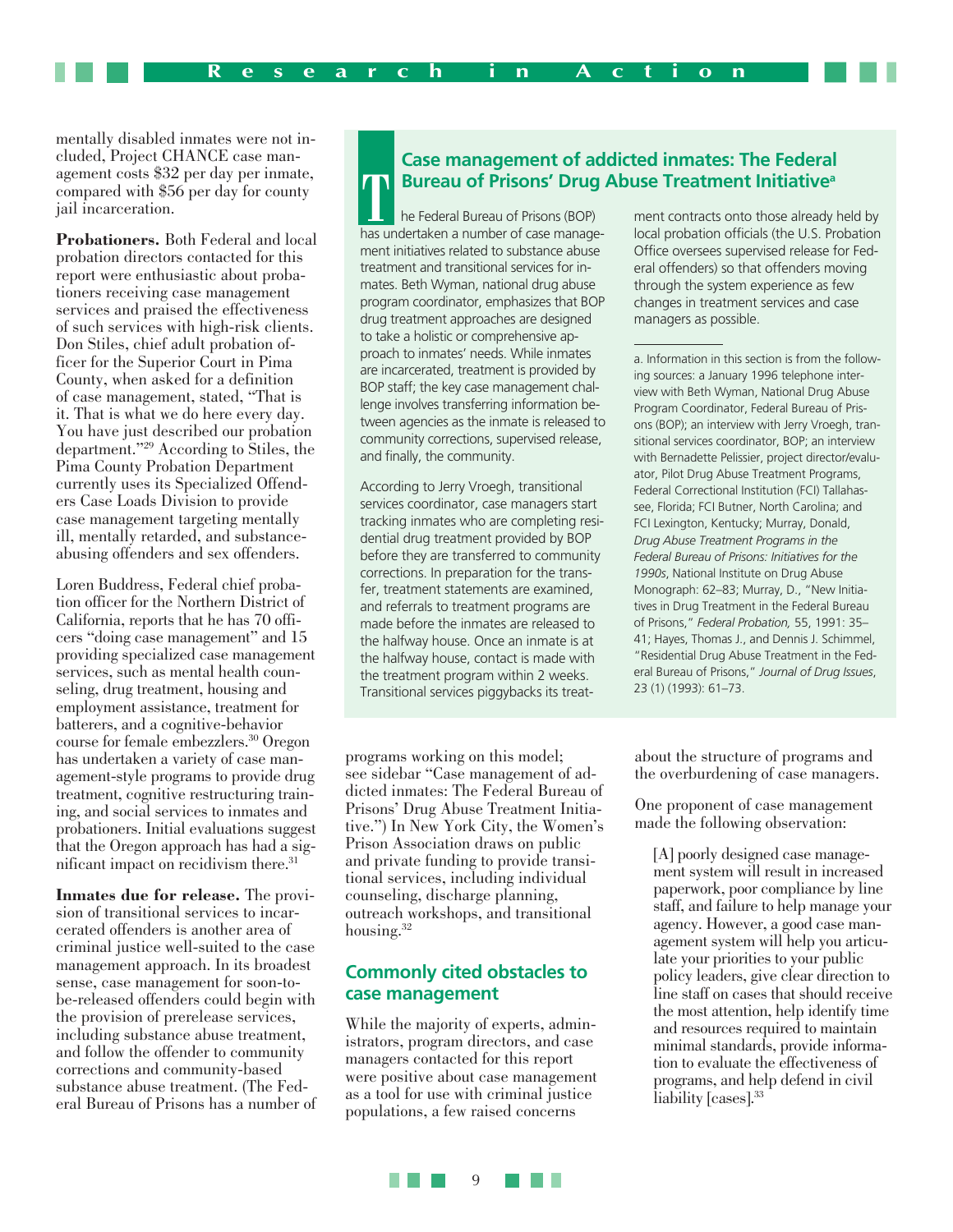The most serious challenge for criminal justice case managers is to establish open and positive working relationships with the service providers of choice. Because criminal justice programs may involve more than one case manager, communication and cooperation between key professionals is essential. As discussed in a previous section ("Sanctions as a case management tool"), disagreement between the correctional case manager and program or treatment staff over the use of sanctions for probation or parole violations can create a tense working environment.

There are several possible causes for friction between correctional and treatment case managers. Criminal justice case managers consider some treatment providers to be too tolerant of the cycle of relapse and recovery; often, both sides differ philosophically over the use of incarceration as punishment for drug abuse, and case managers have a self-interest to maintain program participation and perceptions of program success. Some evaluators also questioned the impact of the strict enforcement of sanctions on program outcomes. In interviews, several evaluators suggested that program outcomes measuring client success in absolute terms—no relapses to drug abuse, no further arrests, no further criminal activity—were likely to obscure more subtle successes of case management with difficult populations, such as longer drug-free periods, lower levels of criminal activity, longer time to rearrest, and fewer arrests.

Frequent interagency contact, crosstraining, and clear communication concerning criminal justice expectations should reduce these barriers. One director of transitional services emphasized the power that community corrections agencies possess to choose their own service providers should these efforts fail. "If a treatment program staff is uncooperative, the probation department can just not renew their contract," he said.

**Overburdened case managers.** Case managers in some programs must manage too many cases with too few resources to provide comprehensive

service, says Dr. James Swartz, project coordinator for the National Consortium of Treatment Alternatives to Street Crime (TASC) programs, generally wellregarded as one of the earliest and largest case management experiments.34 A personnel shortage has forced his Chicago case managers to restrict their assistance to substance-abusing probationers to the most basic linking and monitoring activities, instead of expanding case management services to include educational and vocational training, psychological services, medical services, and housing and job placement. Furthermore, as available resources shrink, fewer services are targeted to high-risk treatment candidates—those whom he feels are most likely to benefit from the services.<sup>35</sup>

**Transfer of offender treatment information.** Another challenge for case managers is passing basic offender information, treatment plans, and psychological assessments along to the next agency or case manager as the offender travels through the criminal justice system. The Federal Bureau of Prisons Office of Transitional Services is working on ways to ensure that basic information gathering and assessment is done only once and that relevant case-planning documents arrive at the receiving agency before the offender. Information must also flow back to criminal justice case managers from service providers and treatment programs. Management structures—such as formal coordinating committees or policy teams composed of representatives from key criminal justice and service agencies are needed to ensure that offender information is exchanged in a confidential, timely, and efficient manner.

### **Conclusion**

While offenders are under the supervision of the criminal justice system, a unique opportunity exists to intervene in the offender's lifestyle to reduce future criminal behavior. Case management for criminal justice populations connects offenders with the specific services and counseling they need to resist substance abuse relapse and to break the cycle of criminal behavior.

10

Various models of case management are being used in a variety of criminal justice settings. Case management's greatest contribution to date has been to reduce recidivism and supervision costs for mentally disordered or developmentally disabled offenders. Case management will also reduce the enormous social, economic, and bureaucratic barriers that contribute to recidivism or substance abuse relapse among inmates returning to the community and offenders sentenced to probation.

While the majority of criminal justice case management programs focus on substance-abusing offenders, existing evaluations do not present a consistent pattern of success with this population.36 Nonetheless, the impressive reductions in recidivism, time to reoffense, and cost reported by some programs using day-reporting for substance-abusing probationers and parolees suggest that intensive case management can have a significant impact on these high-risk populations and that further research is needed to define the key program and case management elements contributing to these successes.37 In the meantime, developing case management approaches for those offenders who are part of populations that have traditionally responded well to case management—for example, the mentally disordered or developmentally disabled—should be a priority.

### **Notes**

1. Martin, Steve S., and James A. Inciardi, "Case Management Approaches for the Criminal Justice Client," in *Drug Treatment and Criminal Justice*, ed. James A. Inciardi, Thousand Oaks, California: Sage Publications, 1993: 84–86; and Falck, Russell S., Harvey A. Seigal, and Robert G. Carlson, "Case Management to Enhance AIDS Risk Reduction for Injection Drug Users and Crack Cocaine Users: Practical and Philosophical Considerations," in *Progress and Issues in Case Management*, Research Monograph 127, Rockville, Maryland: National Institute on Drug Abuse, 1992: 167–180.

2. One early study of the use of case management techniques by social service workers provides the following definition: "The concept of case management drew on two historically different emphases in provision of service delivery to the multi-need client. . . . The 'liaison resource' and 'client monitor' aspects of service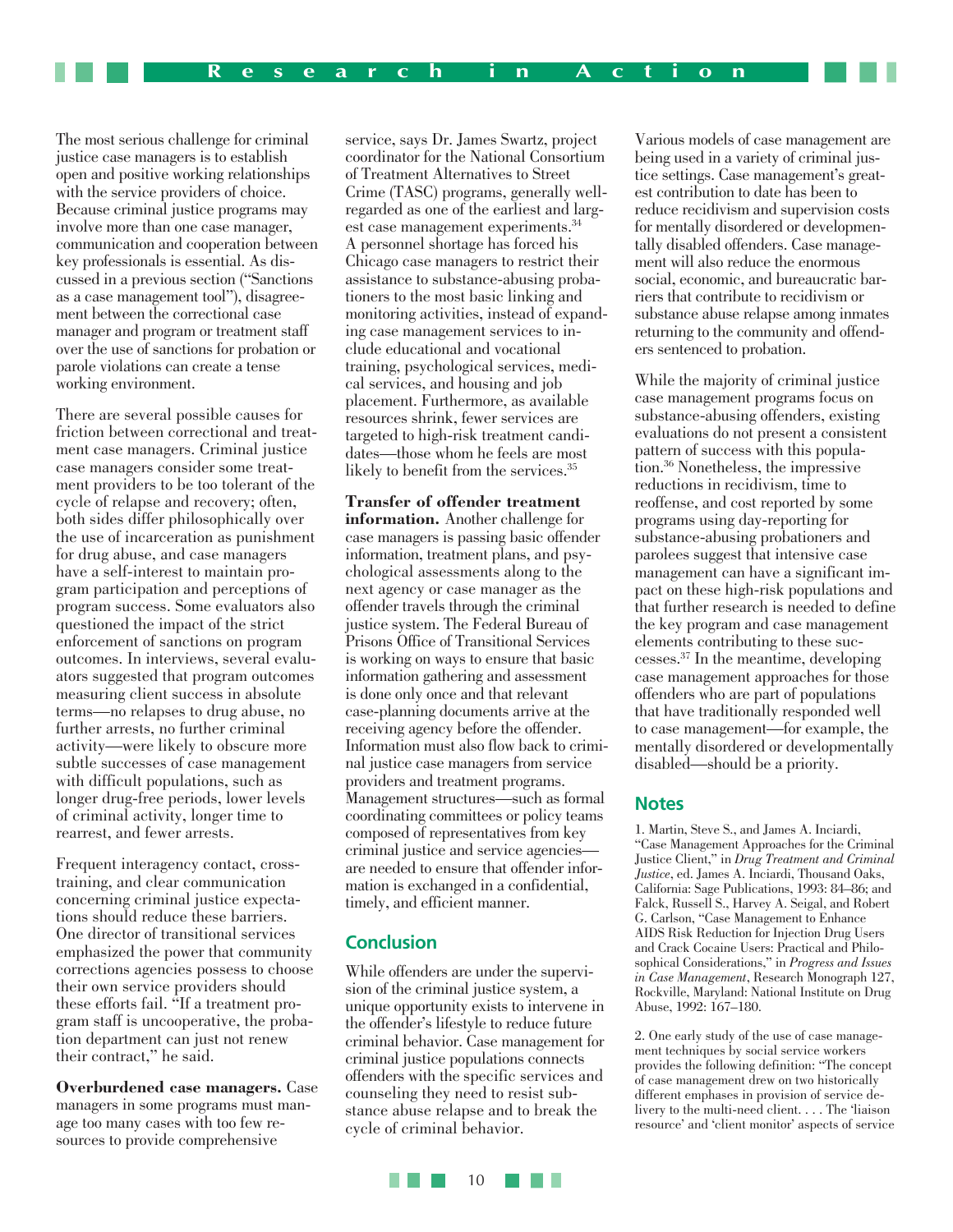delivery both became incorporated over time into a 'case managing' role for service workers, which was inclusive of planning, coordinating, advocating, and monitoring of client services across a variety of settings and client groups." Caragana, Penelope, and David M. Austin, "Final Report: A Comparative Study of the Functions of the Case Manager in Multi-Purpose, Comprehensive and in Categorical Programs," Austin, Texas: University of Texas, School of Social Work, July 1983. Unpublished report submitted to the Office of Human Development Services, Department of Health and Human Services, Washington, D.C.

3. Enos, Richard, and Steven Southern, *Correctional Case Management*, Cincinnati, Ohio: Anderson Publishing Co., 1996: 2.

4. Martin and Inciardi, "Case Management Approaches for the Criminal Justice Client," 83; Falck et al., "Case Management to Enhance AIDS Risk Reduction," 167; and Roberts-DeGennaro, Maria, "Developing Case Management as a Practice Model," *Social Casework: The Journal of Contemporary Social Work* (October 1987): 466–470.

5. Enos and Southern, *Correctional Case Management*, 44–45.

6. Telephone interview with James Inciardi, January 1996.

7. Falck et al., "Case Management to Enhance AIDS Risk Reduction," 167; Peters, Roger H., "Drug Treatment in Jails and Detention Settings," in *Drug Treatment and Criminal Justice*, ed. James Inciardi, Newbury Park, California: Sage Publications, 1993: 44–80.

8. Enos and Southern, *Correctional Case Management*, 2–20. These stages, which refer to the case management of individual offenders, may take place in the broader context of a "differentiated case management" court system in which specific types of cases—civil, criminal, drug, property, sexual assault, domestic violence receive individualized routing, scheduling, or disposition to maximize court resources and efficiency. See Bureau of Justice Assistance, *Differentiated Case Management*, Fact Sheet, Washington, D.C.: U.S. Department of Justice, Office of Justice Programs, November 1995: FS000117.

9. Enos and Southern, *Correctional Case Management*, 8–9.

10. O'Conner, Gerald G., "Case Management: Systems and Practice," *Social Casework: The Journal of Contemporary Social Work* (February 1988): 97–106.

11. Bruce Horvath, lead case manager and senior officer, Project Action, Houston, Texas. Funding for Project Action was not renewed by the State of Texas in August 1998, due to Fed-

eral policies prohibiting reimbursement of criminal justice agencies for case management services. Federal funds are available to reimburse case management services to the mentally ill through the Texas Council on Mental Health. The program's services have been replaced with a mental health-based program, New Start, supported by the Harris County, Texas, Mental Health/Mental Retardation Agency, Ethel Perry, director, (281) 863–8170.

12. Several of the Opportunity to Succeed sites (Kansas City and St. Louis, Missouri, and Tampa, Florida) experimented with this approach. Interview with Shelli Rossman, program evaluator, the Urban Institute.

13. Office of Justice Programs, *Directory of Automated Criminal Justice Information Systems, 1993, Vol II: Corrections, Courts, Probation/Parole, Prosecution*, Washington, D.C.: U.S. Department of Justice, Bureau of Justice Statistics, 1993: 449–459.

#### 14. Ibid, 445–446.

15. The U.S. Department of Justice, National Institute of Justice (Washington, D.C.), under its Program Focus series, has published five reports on offender reintegration and education programs across the country by Peter Finn. They are as follows: *The Delaware Department of Correction Life Skills Program* (1998) (NCJ 169589), *Texas' Project RIO (Re-Integration of Offenders)* (1998) (NCJ 168637), *Chicago's Safer Foundation: A Road Back for Ex-Offenders* (1998) (NCJ 167575), *Successful Job Placement for Ex-Offenders: The Center for Development Opportunities* (1998) (NCJ 168102), and *The Orange County, Florida, Jail Education and Vocational Programs* (1997) (NCJ 166820). Other NIJ publications about case management programs include: *Women Offenders: Programming Needs and Promising Approaches,* Research in Brief, 1998 (NCJ 171668); *Work Release: Recidivism and Corrections Costs in Washington State,* Research in Brief, 1996 (NCJ 163706); *Project Re-Enterprise: A Texas Program,* Program Focus, 1996 (NCJ 161448); *Drug-Abusing Women Offenders: Results of a National Survey,* Research in Brief, 1994 (NCJ 149261); *Managing Mentally Ill Offenders in the Community: Milwaukee's Community Support Program,* Program Focus, 1994 (NCJ 145330); *Police Response to Special Populations: Handling the Mentally Ill, Public Inebriate, and the Homeless,* Research in Action, 1988 (NCJ 107273); and *Police Response to Special Populations,* Issues and Practices, 1987 (NCJ 105193).

16. Dvoskin, Joel A., C. Terence McCormick, and Judith Cox, "Mentally Ill Offenders in the Community: Services for Parolees with Serious Mental Illness," in *Topics in Community Corrections, Annual Issue*, Washington, D.C.: U.S. Department of Justice, National Institute of Corrections, 1994: 14–20.

17. Mickel, Kyle, "Mentally Ill Offenders in the Community: A Little 'TLC': Maricopa County's Transitional Living Center," in *Topics in Corrections, Annual Issue*, Washington, D.C.: U.S. Department of Justice, National Institute of Corrections, 1994: 30–32. Also see Conly, Catherine H., *Coordinating Community Services for Mentally Ill Offenders: Maryland's Community Criminal Justice Treatment Program,* Program Focus, Washington, D.C.: U.S. Department of Justice, National Institute of Justice, forthcoming.

18. See De Leon, George, "Legal Pressure in Therapeutic Communities," *Journal of Drug Issues*, 18 (4) (1988): 625–640; and Cook, Foster, "TASC: Case Management Models Linking Criminal Justice and Treatment," in *Progress and Issues in Case Management,* Research Monograph 127, Rockville, Maryland: National Institute on Drug Abuse, 1992: 368–382.

19. For example, Dade County, Florida, or the statewide drug court program in New Hampshire. For information concerning drug courts, contact the U.S. Department of Justice, Office of Justice Programs, Drug Courts Program Office, (202) 616–5001.

20. Inciardi, James A., Howard Isenberg, Dorothy Lockwood et al, "Assertive Community Treatment with a Parolee Population: An Extension of Case Management," in *Progress and Issues in Case Management,* Research Monograph 127, Rockville, Maryland: National Institute on Drug Abuse, 1992: 361–362.

21. Telephone interview with Shelli Rossman, February 1996.

22. Telephone interview with Matthew Ferrara, Ph.D., clinical psychologist, Austin, Texas, January 1996. Ferrara, Matthew, and Sandra Ferrara, "The Evolution of Prison Mental Health Services," *Corrections Today*, 53 (5) (August 1991): 198–203.

23. For a discussion of staffing see Rhodes, William, and Michael Gross, *Case Management with Drug-Involved Arrestees,* Research Preview, Washington, D.C.: U.S. Department of Justice, National Institute of Justice, January 1996; and Inciardi et al., "Assertive Community Treatment with a Parolee Population," 350–366; for an exception to concerns about case management training, see Falck et al. in relation to the Dayton-Columbus model.

24.Enos and Southern, *Correctional Case Management*, 2. It should be noted that Enos and Southern argue that while it might be more efficient to provide services only to perpetrators of incest or other offenders thought to be most amenable to treatment, the rehabilitation of only one high-risk sex offender could spare multiple victims, making the effort worthwhile. They also point to the cost efficiency of community-based treatment versus incarceration.

11 <u> Film</u>